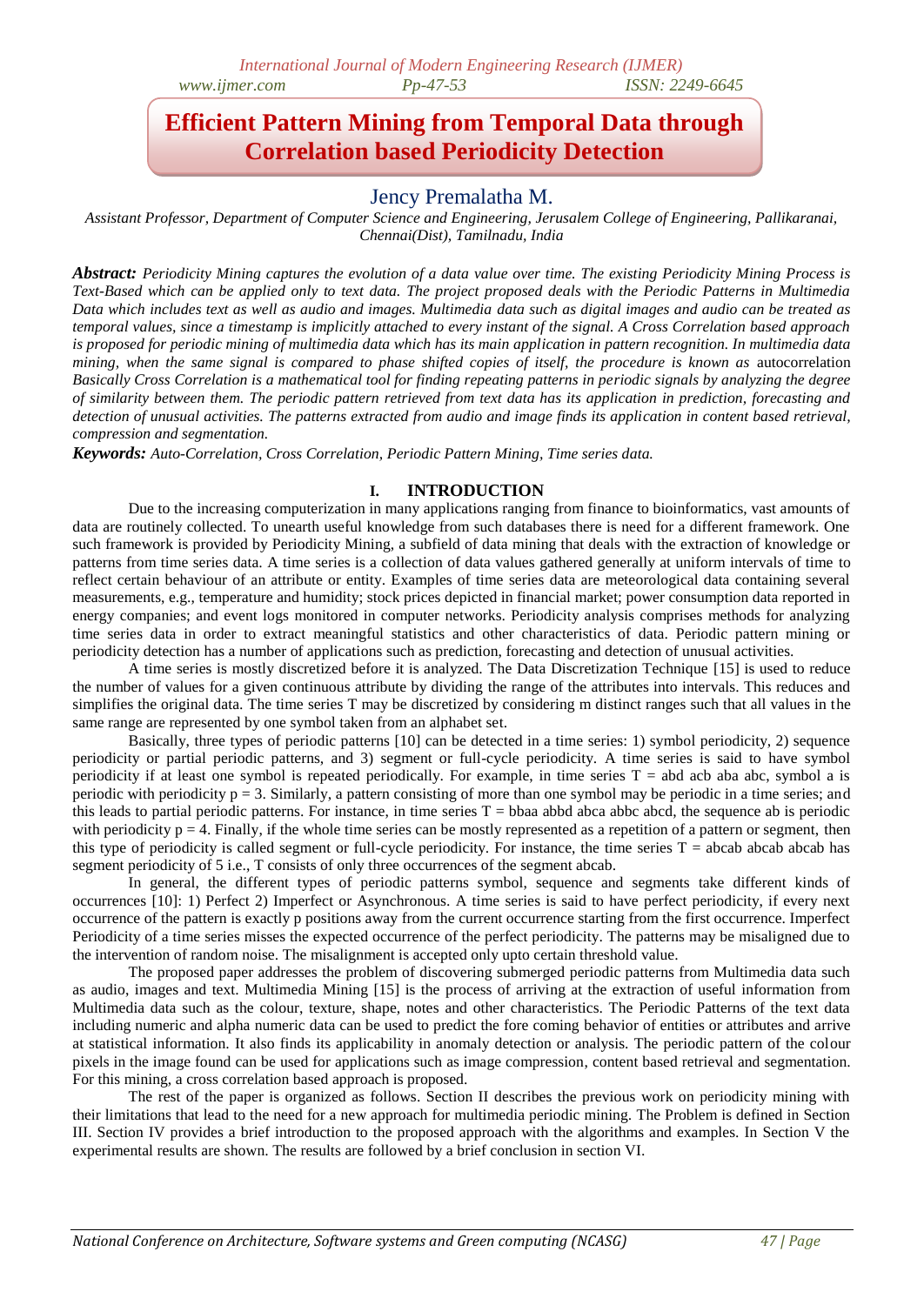# **II. LITERATURE SURVEY**

Over the last decade, many interesting techniques of periodicity mining were proposed to detect various types of periodicities namely symbol, sequence and segment periodicity. Few of the techniques are described below with their significance and limitations.

#### **2.1 Apriori based Alogorithm**

Apriori [1] is a seminal algorithm that is used to find sequences of frequent itemsets. It is an interesting algorithm for mining imperfect periodicity for a given single period. The algorithm gains its name from the fact that it uses prior knowledge of the frequent itemset properties [15]. Apriori uses an iterative approach known as a level-wise search. First the set of frequent 1-itemsets is found by scanning the database to accumulate the count for each item and collecting those items that satisfy the minimum support count. This frequent 1-itemset is used to find frequent 2-itemsets. The benefits of using this algorithm are that it is efficient, scalable and easy to implement. The drawback is that it requires huge number of Candidate Key generation and repeated scans of the database.

### **2.2 Integrated Technique (Data Cube, Bit-Array and Apriori Mining Technique)**

It is often useful to mine segment-wise or point-wise periodicity in which only some of the segments in the time sequence have cyclic behaviour. This integrated technique of data cube, bit-array and apriori mining technique [5] is used to mine all partial and complete periodic patterns in regard to a fixed length period.

Data cube provides an efficient structure and convenient way for interactive mining of multiple-event periodicity. To facilitate periodicity mining, two data cubes namely reference cube and working cube are constructed. A reference cube is built with the time related attribute as its measure with the time and the other non time related attributes as the dimensions. A working cube is constructed from the reference cube which includes the time related attribute of one object and one or more non time related attributes. The time related attribute is encoded using bit-array which includes an existent and a nonexistent value. The Apriori technique is then applied on the working cube to mine periodic patterns. The major advantage of this integrated technique is that the data cube is constructed in a single scan of the database.

### **2.3 Time Warping Algorithm**

The periodicity detection algorithms discussed before, do not take into account the presence of noise, which is inevitable in almost every real-world time series either due to unreliable data sources or unreliable transmission. The Time Warping periodicity detection algorithm [6] deals efficiently with all types of noise to produce more accurate results. Based on time warping, the algorithm warps (extends or shrinks) the time axis at various locations to optimally remove the noise. Time warping is computed dynamically and hence is commonly referred to as DTW (Dynamic Time Warping). The time and space complexity of computing the DTW distance is  $O(n^2)$  which is considered as a major drawback of this algorithm. An online version of Warping is also available. The key issue to perform the WARP algorithm online is to maintain the DTW matrix over the continuous arrival of data.

# **2.4 Convolution based Approach**

The convolution based approach [9] provides a scalable and computationally efficient algorithm, which discovers symbol and full cycle periodic patterns of obscure periods [14], without affecting the time complexity. Convolution is a mathematical tool for determining the similarity of two input sequences. Convolution can be computed by the Fast Fourier transform (FFT), which reduces the time complexity of the convolution to O(NlogN). The major advantage of this approach is that, not only does it determine the candidate periodic symbols, but it also determines their corresponding periods and locates their corresponding positions. This algorithm scans the time series only once to convert the input sequence into a binary vector according to the proposed mapping and performs the convolution on the binary vector, and analyzes the resulting values to determine the periodic patterns.

The algorithm is well resilient to replacement noise, which can tolerate up to 50 percentage in the data. When the other types of noise namely insertion and deletion gets involved separately or mixed with replacement noise, the algorithm performs poorly. This algorithm performs well for data sets with perfect periodicity, but it fails to perform well when the time series contains misaligned patterns.

#### **2.5 Suffix Tree based Noise Resilient (STNR) Algorithm**

STNR [10] is a comprehensive approach capable of analyzing the whole time series or a subsection of it to detect different types of periodic patterns which effectively handles different types of noise. The algorithm uses suffix tree as the underlying data structure, which can detect symbol, sequence (partial), and segment (full cycle) periodicity in time series simultaneously.

Suffix tree is a famous data structure [11], [12], [13] that has been proven to be very useful in string processing. A suffix tree for a string represents all its suffixes, for each suffix of the string there is a distinguished path from the root to a corresponding leaf node in the suffix tree. Each edge is labelled by the string that it represents. Each leaf node holds a number that represents the starting position of the suffix yield when traversing from the root to that leaf. Each intermediate node holds a number which is the length of the substring read, when traversing from the root to that intermediate node. Figure 1 shows a suffix tree for the string abcabbabb\$, where \$ denotes end marker for the string; it is a unique symbol that does not appear anywhere in the string. The suffix tree data structure used in this STNR allows the design of the algorithm such that its worst case complexity is  $O(kn^2)$ , where k is the maximum length of periodic pattern and n is the length of the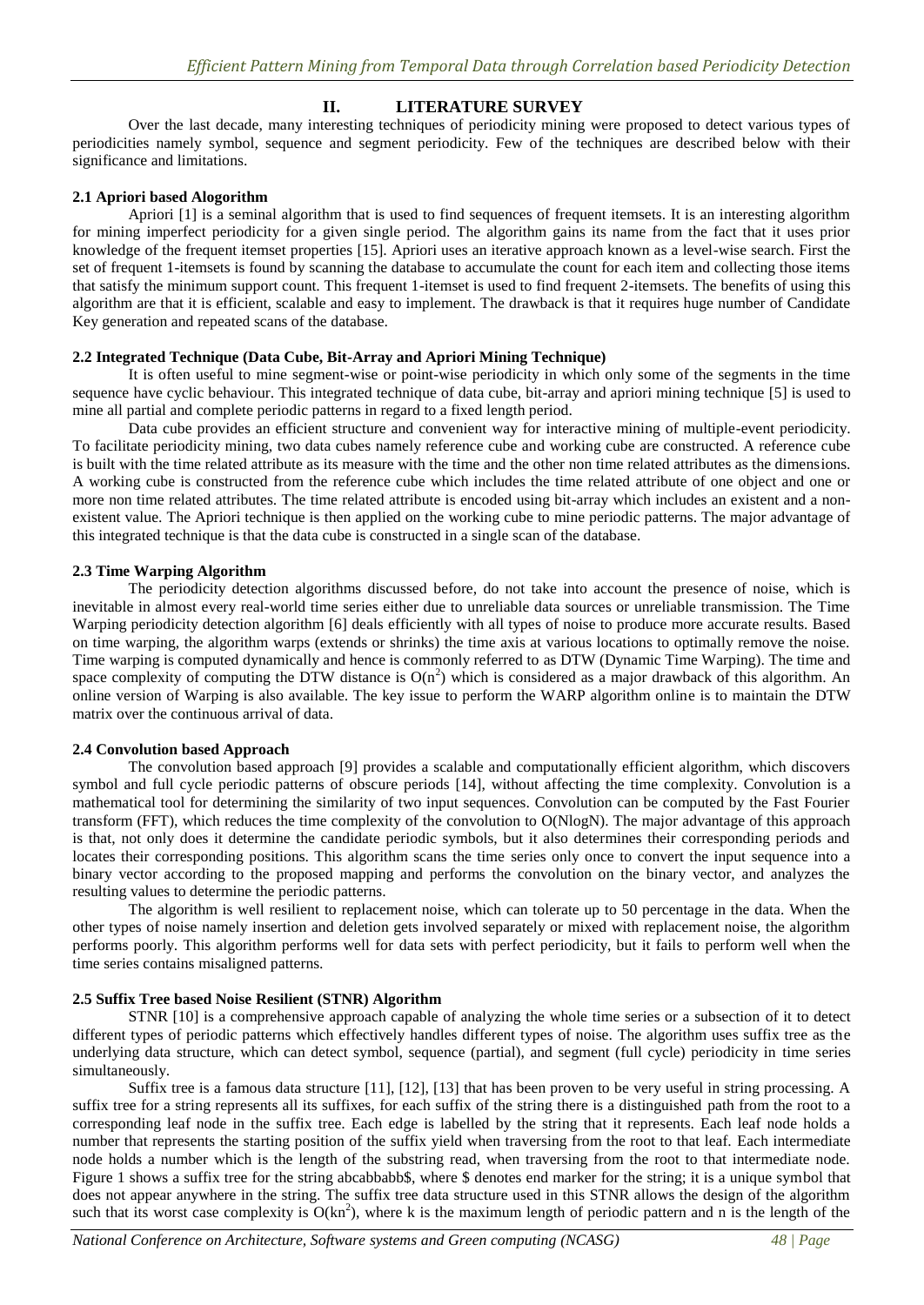analyzed portion (whole or subsection) of the time series. The algorithm is proven to be successful with replacement, insertion, deletion, or a mixture of these types of noise.



**Figure 1** The suffix tree for the string abcabbabb\$.

The algorithm requires only a single scan of the data to construct the suffix tree and the suffix tree is traversed only once to find all periodic patterns in the time series.

#### **2.6 Concluding Remarks on Existing System**

Different types of periodicities. The ability to handle the imperfectly occurring periodicities is limited to certain techniques at the cost of poor memory management and restricted types of periodicity detection. Only few techniques are resilient to noise, but those techniques possess greater response time. Among the various periodicity mining techniques, the only technique that can be applied to multimedia data represented in the form of digital signals is Convolution. But this technique also has its own limitations. As FFT is used, it is restricted to determine only symbol and segment periodicities. It does not perform well, when the time series contains imperfect patterns. Its resilience is also limited to replacement noise.

#### **III. PERIODICITY DETECTION PROBLEM**

Assume that a sequence of n time-stamped feature values is collected in a time series. For a given feature x, let xi be the value of the feature at time-stamp i. The time series of feature x is represented as  $T = x_1, x_2, \ldots, x_{n-1}$  where n is the length of the time series. Let T be discretized into symbols taken from an alphabet set  $\Sigma$  with enough symbols, i.e.,  $\Sigma$  represents the total number of unique symbols used in the discretization process. In other words, in a systematic way T can be encoded as a string derived from  $\Sigma$ . For instance, the string abbcabcdcbab could represent one time series over the alphabet  $\Sigma = \{a, b, c\}$ c, d}.

The problem is to develop an algorithm for multimedia data, capable of detecting in an encoded time series the Symbol, Sequence, and Segment periodicity that can occur both perfectly and imperfectly even in the presence of noise.

# **IV. PROPOSED SYSTEM**

A cross correlation based approach is proposed for this periodicity detection in Multimedia data. Multimedia data such as digital images and audio signals can be treated as time series values, since a timestamp is implicitly attached to every instant of the signal.

#### **4.1 Preface to Cross Correlation**

A **Cross Correlation** based approach is proposed for periodic mining of multimedia data which has its main application in pattern recognition. In multimedia data mining, when the same signal is compared to phase shifted copies of itself, the procedure is known as *autocorrelation* Basically Cross Correlation is a mathematical tool for finding repeating patterns in periodic signals by analyzing the degree of similarity between them.

#### **4.2 Autocorrelation**

The existing Periodicity Mining techniques are Text-Based which are more appropriate for numerical and alpha numerical data for deriving periodic patterns. Of the various mining techniques, not all techniques detect all the Autocorrelation, a special case of cross correlation is the mathematical representation of the degree of similarity between a given time series and a lagged version of itself over successive time intervals. It is the same as calculating the correlation between two different time series, except that the same time series is used twice, once in its original form and once lagged one or more time periods. The term can also be referred to as **"Lagged Correlation"** or **"Serial Correlation"**. The correlation result reaches a maximum at the time when the two signals match best. If the two signals are identical, this maximum is reached at  $t = 0$  (no delay). In signal processing, the autocorrelation is often used without the normalization, that is, without subtracting the mean and dividing by the variance. When the autocorrelation function is normalized by mean and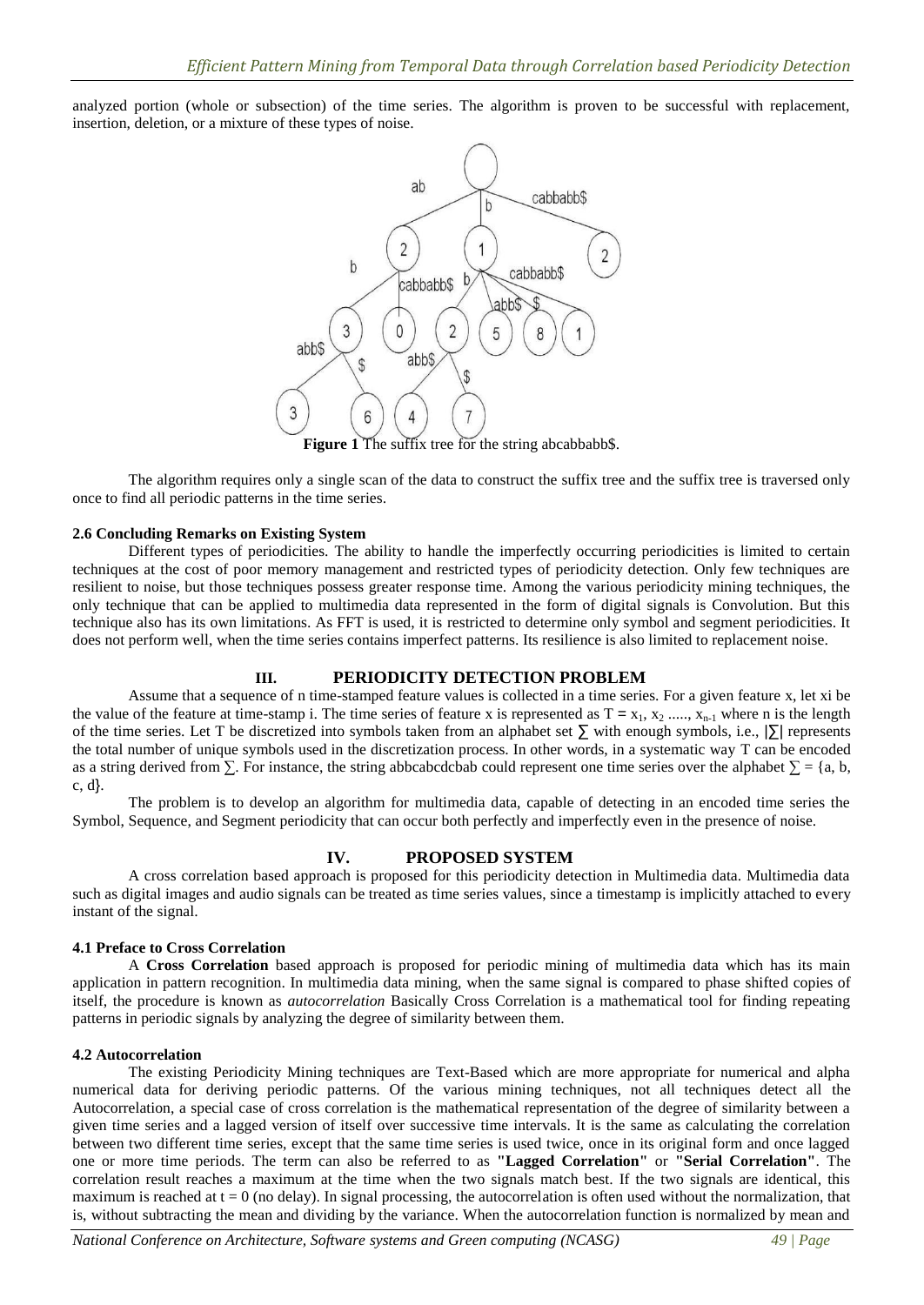variance, it is sometimes referred to as the autocorrelation coefficient. The discrete autocorrelation *R* at lag *j* for a discrete signal  $x_n$  is

$$
R_{xx}(j) = \sum_{n} x_n \overline{x}_{n-j}.
$$

It can be simply stated as the as the sum of the product of the attribute value with the attribute values to the right.

#### **4.2 Discretization by Equal Width Interval Binning**

Discretization techniques can be used to reduce the number of values for a given continuous attribute, by dividing the range of the attribute into intervals. Interval labels can then be used to replace actual data values. During this pre processing process, the alphanumeric values are converted to their corresponding ASCII values. No changes are made to the numeric data. In case of images, the colour ones are converted to their grey scale equivalent and the pre processing is done based on the intensity values. For audio the discretization process is based on the frequency.

The discretization method used is Equal Width Interval Binning. The algorithm needs to first sort the attributes according to their values, and then find the minimum value,  $x_{min}$ , and the maximum value,  $x_{max}$  of that attribute. Interval width, w, is then computed by,

$$
\mathbf{w} = (\mathbf{X}_{\text{max}} - \mathbf{X}_{\text{min}})/\mathbf{k} \tag{2}
$$

where k is the user-defined parameter as the total number of intervals needed. The interval boundaries are specified as  $x_{min}$  +  $w_i$ , where  $i = 1,...,k-1$ .

*Example:* Consider the sequence of events  $X = \{65, 86, 74, 79, 85\}$  which has to be discretized for an interval range of 3. The interval width based on the above formula will yield a value of 7. By Equal Width Interval Binning method, the values from 65 to 72 will be assigned the label "a", and the values from 73 to 79 will be assigned the label "b" and the values from 80 to 86 will be assigned the label 'c'. The sequences of events are thus discretized as  $\bar{X} = \{a \, c \, b \, b \, c\}$ 

#### **4.4 Algorithm for Detecting Symbol Periodic Pattern**

The algorithm for finding the Symbol pattern takes the discretizwd time series as input and retrieves the patterns.

*Overview:* The discretized input sequence is converted into a matrix in which every row corresponds to a specific symbol. Auto Correlation is applied on every row of the matrix separately. The non zero elements of the correlated output indicates the number of occurrences of that symbol starting from that position. From this output, the index positions and periodic rates are derived.

*Input:* A discretized time series sequence  $T = x_1, x_2, \ldots, x_{n-1}$ , of length n.

*Output:* Symbol Periodic Patterns, Number of Occurrences,

Perfect and Imperfect Periodic Rates and the Index

Positions.

*Algorithm:*

- 1) For the input sequence T, build a m\*n matrix M of binary values, in which every row corresponds to a particular symbol, where m is the Interval range specified by user and n is the size of the input sequence. The existence of a symbol is denoted by '1' and the non existence by '0'.
- 2) Apply auto correlation to every row of the matrix M separately to find the correlation for every symbol using the formula,

$$
R_{xx}(j) = \sum_{n} x_n \, \overline{x}_{n-j}.
$$

where R is the discrete autocorrelation, j is the lag for a discrete signal  $x_n$ .

- 3) Every non-zero element of the resulted sequence represents the total number of occurrences of that symbol from that position. The first non-zero element represents the total number of occurrence of that symbol.
- 4) The symbol that exceeds the minimum threshold percentage of occurrence is considered as a frequent symbol pattern.
- 5) The Index positions of the non-zero elements represent the starting position of the symbol pattern.
- 6) The Periodic Rates are derived from the index positions  $(PR_i = P_i P_{i-1})$ .
	- i) If the periodic rate of the symbol is the same in a minimum threshold percentage, it is considered as perfect periodic rate.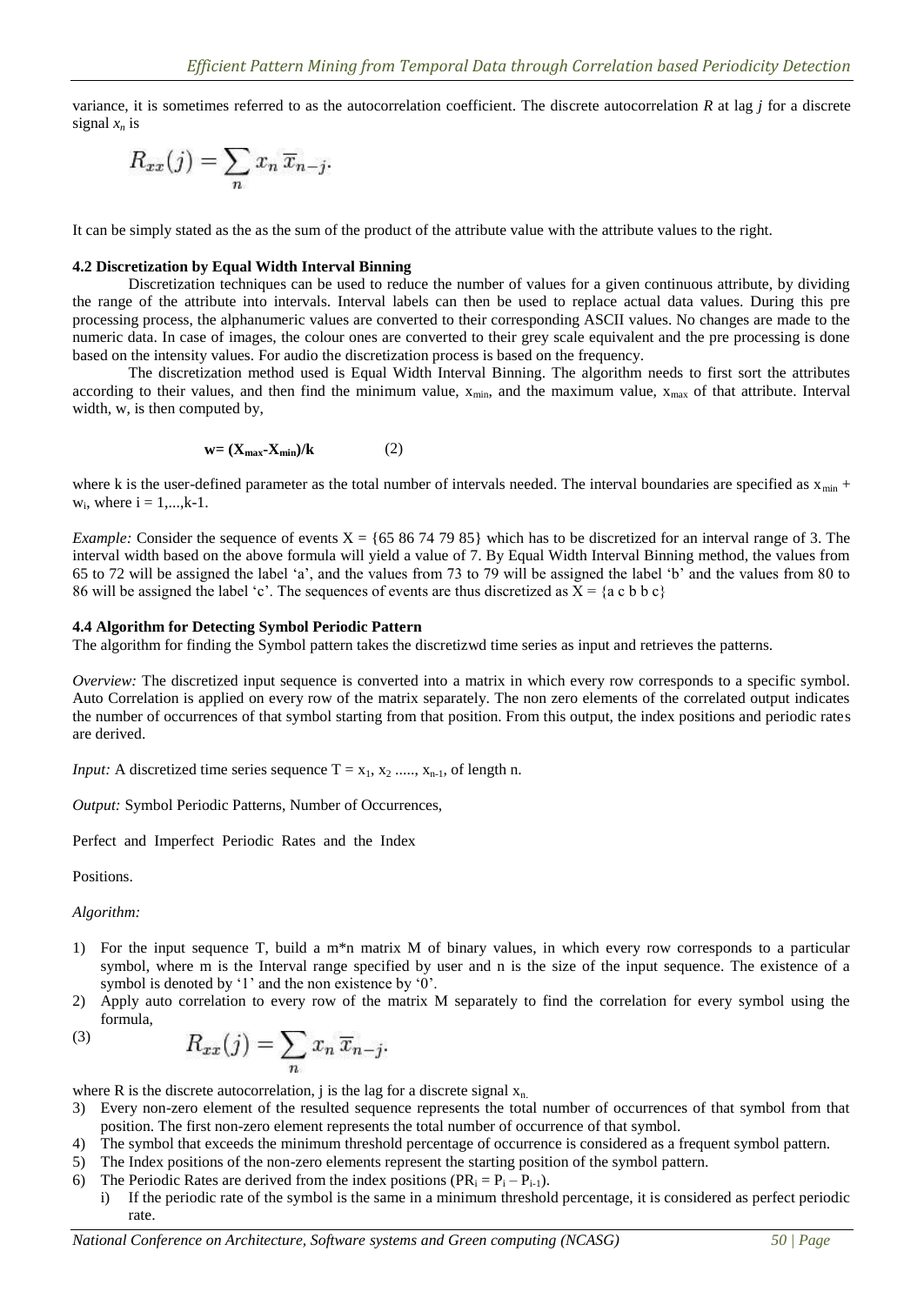ii) If the periodic rate does not satisfy the above condition, it is considered as imperfect periodic rate. *Example:*

Consider a discretized sequence {a b a b a} for an interval range of 2. The  $2 * 5$  Matrix M produced for the input sequence is given as follows,

$$
M \Rightarrow \begin{bmatrix} 1&0&1&0&1\\ 0&1&0&1&0 \end{bmatrix}
$$

In this matrix, the first row represents symbol 'a' and the second row represents symbol 'b'. The application of autocorrelation on each of the rows separately will produce the below result,

$$
R \Rightarrow \begin{bmatrix} 3 & 0 & 2 & 0 \\ 0 & 2 & 0 & 1 \end{bmatrix}
$$

In the correlated output R, every non-zero element represents the total number of occurrences of the symbol starting from that position. In that, the first element represents the total number of occurrences of the symbol. In this example, the output 3 in the first row represents the total number of occurrence of symbol "a" and 2 in the next row represents the total number of occurrence of symbol 'b'. The index positions of the non-zero elements are derived from the matrix. From that index position, the perfect and imperfect periodic rates are computed. In this example symbols "a" and "b" has occurred with a perfect periodic rate of 1.

#### **4.5 Algorithm for detecting Sequence and Segment Periodic Patterns**

The algorithm for finding the sequence and segment periodic patterns also takes the discretized time series together with the matrix.

*Overview:* The non zero elements of the Binary Matrix is auto correlated with the adjacent element of every other row until a zero value or end of the series is reached. The resulted sequence is searched in the rest of the series. If the entire time series can be represented as a repetition of the same sequence, then it is declared as a segment pattern. From this output, the number of occurrences, the index positions and periodic rates are derived.

*Input:* A discretized time series sequence  $T = x_1, x_2, ..., x_{n-1}$ , of length n and the Binary Matrix M with the symbols that are not eligible for candidate patterns removed based on the execution of the above algorithm..

*Output:* Sequence and Segment Periodic Patterns, Number of Occurrences, Perfect and Imperfect Periodic Rates and the Index Positions.

# *Algorithm:*

1) From the matrix M, remove the rows corresponding to the symbols that are not frequent.

2) Every non-zero element of the row is auto correlated with the adjacent element of every other row until a zero value or end of the series is reached. The formula used is as follows,

$$
R_{xx}(j) = \sum x_n \, \overline{x}_{n-j}.
$$

(4)

where R is the discrete autocorrelation, j is the lag for a discrete signal  $x_{n}$ .

- 3) The resulted sequence is searched in the rest of the series.
	- i) If found, it is declared as a valid sequence if it exceeds the minimum threshold percentage.
	- ii) If not found, the sequence is shrink and searched in the sequence until a two bit sequence is reached.
	- iii) If the entire time series can be represented as a repetition of the same sequence, then it is declared as a segment pattern.
- 4) The Index position of the sequence represents the starting position of the sequence pattern.
- 5) The Periodic Rates are derived from the index positions  $(PR_i = P_i P_{i-1})$ .
	- i) If the periodic rate of the symbol is the same in a minimum threshold percentage, it is considered as perfect periodic rate.
	- ii) If the periodic rate does not satisfy the above condition, it is considered as imperfect periodic rate.

#### *Example:*

Consider the Binary Matrix M in which the rows correspond to 'a', 'b' and 'c' respectively,

```
M = > 1 0 0 0 1 0 0 0 0 0 1 0 0 0
0 1 0 1 0 0 1 0 1 1 0 1 0 1
 0 0 1 0 0 0 0 1 0 0 0 0 1 0
```
The application of the above algorithm will produce a sequence of "abcb". The Index positions of the sequence are observed to be 1, 6 and 11. From this it is concluded that the sequence has occurred with a perfect periodic rate of 5. Based on the algorithm, initially the sequence "abcb" is found, since only zeros are present in the fifth column. This sequence is searched in the rest of the time series. As this sequence is present in two more positions of the time series, it is considered as a valid sequence.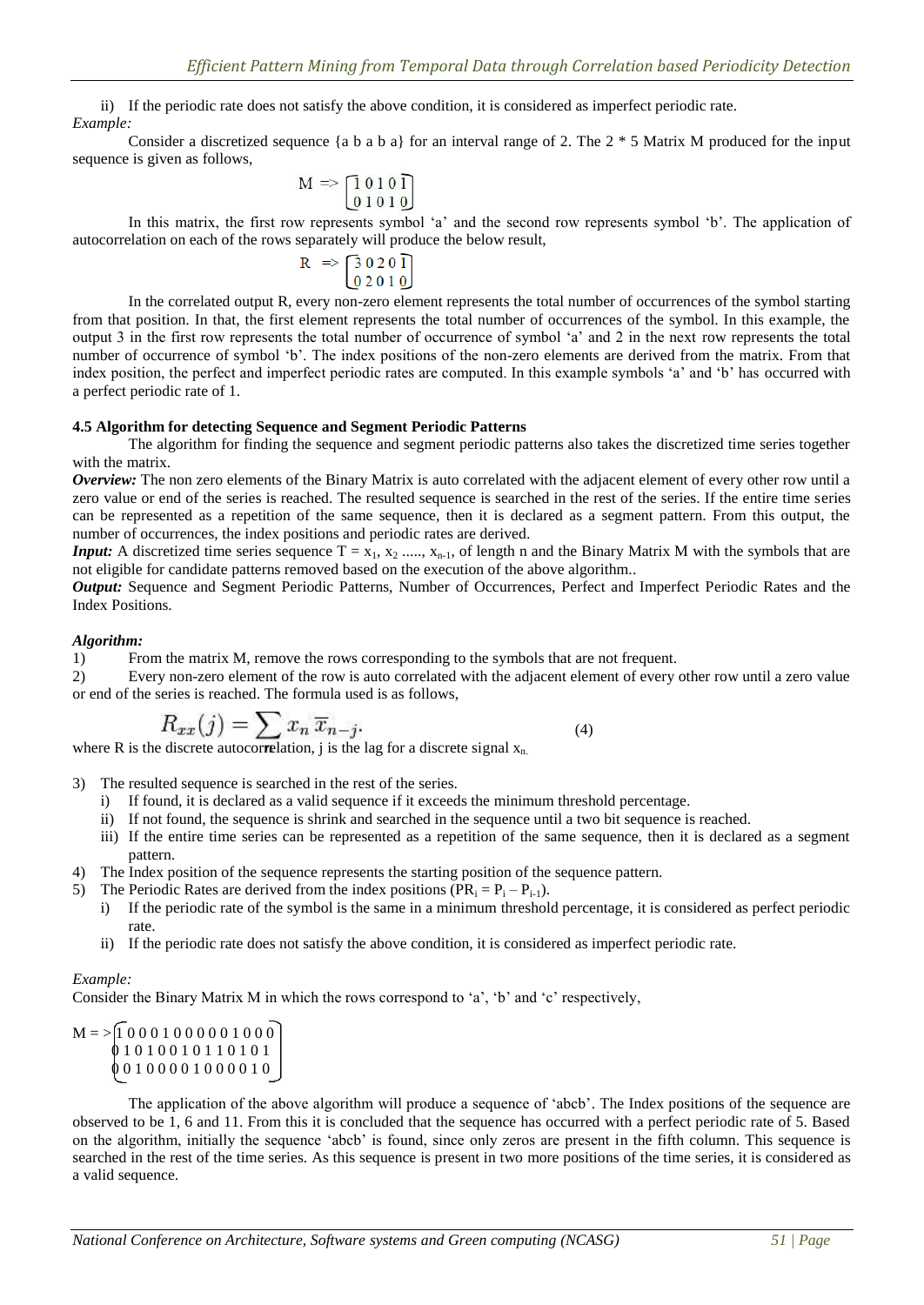# **V. RESULT**

This section consists of an extensive experimental study of the adopted approach for periodic pattern mining. The results are examined in terms of the various performance parameters namely the time performance, accuracy and their resilience to noise.

#### **5.1 Time Performance**

The time complexity of the Auto Correlation approach for pattern mining is in the order of  $O(n^2)$ .

## **Time Performance Comparison Graph for Text. Image and Audio Patterns**



 $\blacksquare$  Text  $\blacksquare$  Image  $\blacksquare$  Audio **Figure 2** Time Performance Comparison Graph for Text, Image and Audio Patterns

The algorithm is examined to be efficient as it has the capability to detect all different kinds of periodicities (Symbol, Sequence & Segment) at their different occurrences (perfect  $\&$  imperfect) within this time complexity. The time complexity is approximately the same for all different kinds of data namely the text, images and audio. The algorithm poses some scalability issues in terms of performance degradation, when applied to too huge volume of data, due to the comparison of every element with every other element. Figure 2 shows the time performance comparison for the different kinds of multimedia data

#### **5.2 Accuracy**

The accuracy measure is the ability of the algorithm to detect the different periodicities that are embedded in the time series. The parameters that determine accuracy are data distribution, alphabet size (number of unique symbols in the data), size of the data (number of symbols in the data), period size, and the type and amount of noise in the data. For an inerrant time series sequence (perfectly periodic with 0 percent noise), the correlation algorithm for both Symbol and Sequence or Segment can find all periodic patterns with 100 percent confidence regardless of the data distribution, alphabet size, period size, and data size. This is an instant benefit of using auto correlation which guarantees identifying all repeating patterns.

#### **5.2 Noise Resilience**

The completeness of the algorithm is not affected by the presence of noise in the time series. The Auto Correlation algorithm is resilient to Insertion, Deletion and Replacement noise. The algorithm is made resilient to noise by first determining the candidate patterns rather than the periodic rates of the patterns. However, if the noise ratio is more in accordance with the length of the time series, then the algorithm may report more number of imperfect or asynchronous periodic patterns instead of perfect periodic patterns.

#### **VI. CONCLUSION**

Analysing huge volume of time series data streams to unearth any hidden regularities is important in many applications ranging from finance to manufacturing processes to bioinformatics due to its interestingness and usefulness measure. To make it more significant and interesting, these periodicity mining technique approach has been extended to mine multimedia data which includes text, audio and images. In this paper, we have introduced a new periodicity mining technique based on correlation to recognize the hidden periodic patterns from multimedia data. The algorithm reports the Patterns together with the Perfect and Imperfect Periodic Rates, their Index Positions and the total number of occurrences of each pattern. The scalability issues of the algorithm can be dealt by performing Fast Fourier Transform for the auto correlation calculation, which can also bring down the time complexity to O(NlogN). The algorithm can also be extended to mine association rules from the patterns derived.